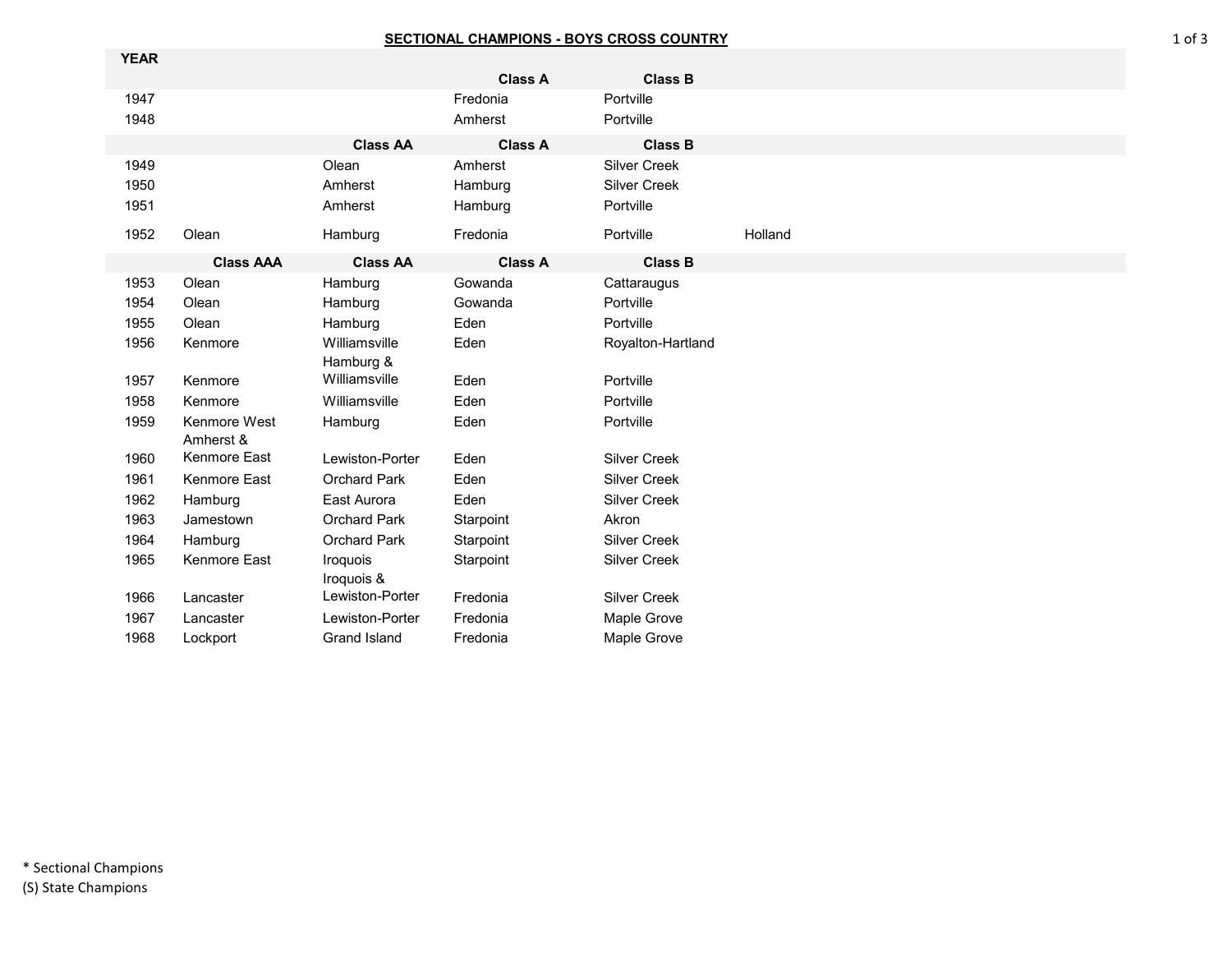## **SECTIONAL CHAMPIONS - BOYS CROSS COUNTRY**

| <b>YEAR</b> |                   |                     |                           |                |                     |                   |                   |
|-------------|-------------------|---------------------|---------------------------|----------------|---------------------|-------------------|-------------------|
|             | <b>Class AAAA</b> | <b>Class AAA</b>    | <b>Class AA</b>           | <b>Class A</b> | <b>Class BBB</b>    | <b>Class BB-B</b> | <b>Class BB-B</b> |
| 1969        | Amherst           | Lockport            | Clarence                  | Fredonia       | Royalton-Hartland   | Maple Grove       | Maple Grove       |
| 1970        | Kenmore West      | Lockport            | Clarence                  | Fredonia       | Royalton-Hartland   | Randolph          | Randolph          |
| 1971        | Kenmore East      | Lockport            | Clarence                  | Fredonia       | Royalton-Hartland   | Chautauqua        | Chautauqua        |
| 1972        | Kenmore East      | Lockport            | Clarence                  | Southwestern   | Newfane             | Maple Grove       | Maple Grove       |
|             | <b>Class AA</b>   | <b>Class A</b>      | <b>Class BB</b>           | <b>Class B</b> | <b>Class CC-C</b>   |                   |                   |
| 1973        | Lockport          | Clarence            | <b>Dunkirk</b>            | Fredonia       | Randolph            |                   |                   |
| 1974        | Sweet Home        | Lake Shore          | Iroquois                  | Fredonia       | Randolph            |                   |                   |
| 1975        | Lockport          | <b>Orchard Park</b> | Lake Shore                | Fredonia       | Wilson              |                   |                   |
| 1976        | Lockport          | <b>Bennett</b>      | <b>Williamsville East</b> | Fredonia       | Cattaraugus         |                   |                   |
|             |                   | <b>Class A</b>      | <b>Class B</b>            |                | <b>Class C</b>      |                   |                   |
| 1977        |                   | Frontier            | Fredonia                  |                | Chautauqua          |                   |                   |
| 1978        |                   | Frontier            | Fredonia                  |                | Chautauqua          |                   |                   |
| 1979        |                   | Frontier            | East Aurora               |                | Chautauqua          |                   |                   |
| 1980        |                   | West Seneca East    | East Aurora               |                | <b>Silver Creek</b> |                   |                   |
|             |                   | <b>Class A</b>      | <b>Class B</b>            |                | <b>Class C</b>      |                   |                   |
| 1981        |                   | Niagara Falls       | East Aurora               |                | Ripley              |                   |                   |
| 1982        |                   | Niagara Falls       | East Aurora               |                | <b>Barker</b>       |                   |                   |
| 1983        |                   | Clarence            | East Aurora               |                | Chautauqua          |                   |                   |
| 1984        |                   | Grand Island        | East Aurora               |                | Allegany            |                   |                   |
| 1985        |                   | Grand Island        | East Aurora               |                | Allegany            |                   |                   |
| 1986        |                   | Sweet Home          | Clarence                  |                | Allegany            |                   |                   |
| 1987        |                   | Lockport            | Clarence                  |                | <b>Barker</b>       |                   |                   |
| 1988        |                   | Lockport            | East Aurora               |                | Allegany            |                   |                   |
| 1989        |                   | Lockport            | <b>Bennett</b>            |                | Franklinville       |                   |                   |
| 1990        |                   | Frontier            | Clarence                  |                | Franklinville       |                   |                   |
| 1991        |                   | Lockport            | <b>Grand Island</b>       |                | Allegany            |                   |                   |
| 1992        |                   | Frontier            | East Aurora               |                | Allegany            |                   |                   |
| 1993        |                   | Frontier            | Fredonia                  |                | <b>Silver Creek</b> |                   |                   |
| 1994        |                   | Frontier            | East Aurora               |                | <b>Silver Creek</b> |                   |                   |